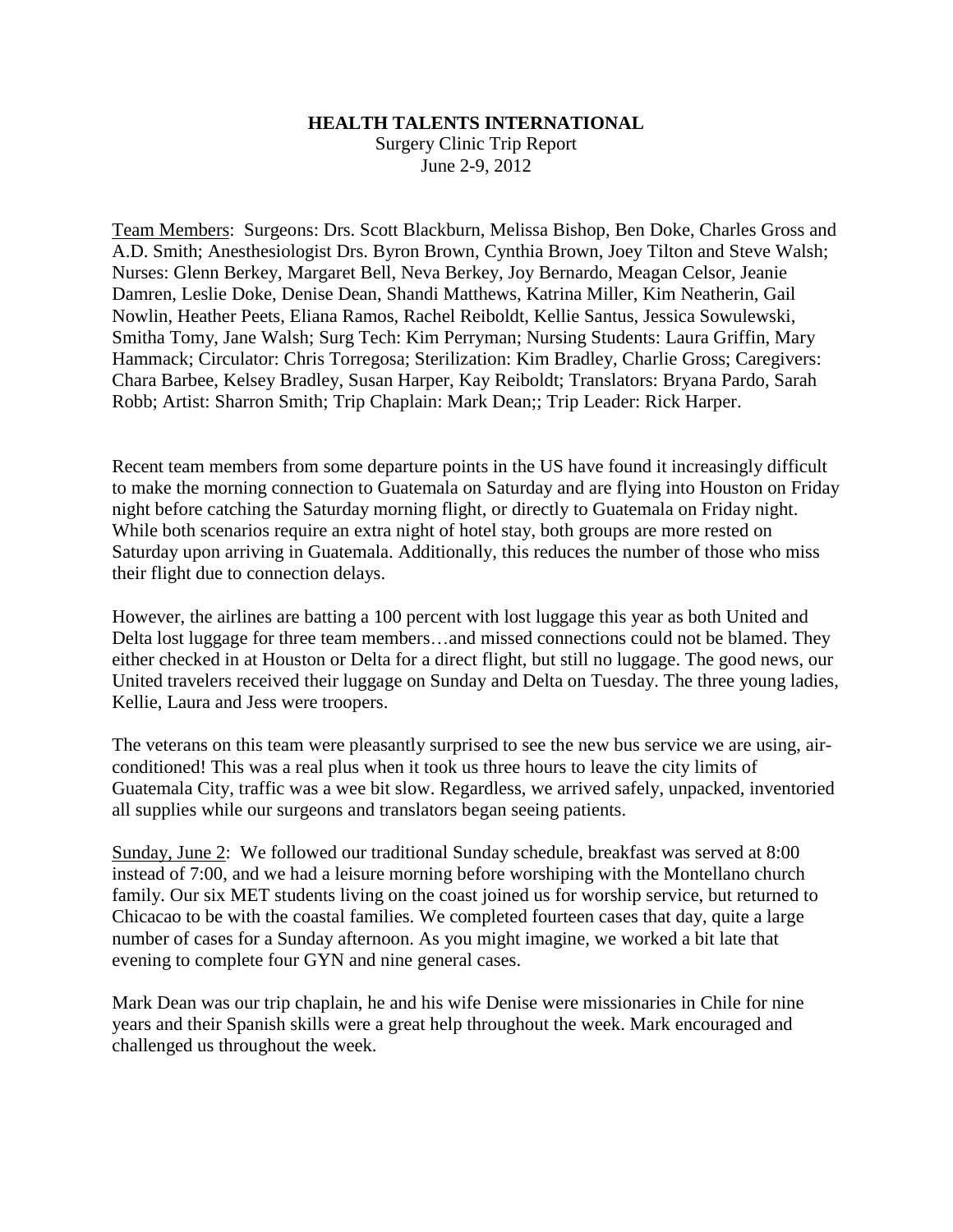Monday, June 3: This was the first time our June surgical team included GYN, we were experiencing a backlog of GYN patients. Fortunately, Dr. Ben Doke, former MET student and veteran HTI surgeon signed up early and we added a first-timer, Dr. Melissa Bishop. We completed five GYN cases and thirteen general cases on Monday, a very solid day. General surgeon, Dr. AD Smith made his eight trip, while Dr. Charles Gross of Tuscaloosa came for the first time. Dr. Gross brought this son, Charlie, and the so enjoyed their time in Guatemala they extended their stay after we left to visit Tikal. I suspect they will return.

One of our favorite artist, Sharron Smith, would bless us with another mural this week and Monday was the planning and sketching day. We now have the mural shown below in the patient preop area, a very comforting scene.



Tuesday, June 4: We had fifteen cases scheduled for today, but one of our GYN cases, Juana, required hernia repair and a hysterectomy. The difficulties with her surgery meant we postponed one case until Wednesday. Juana suffered complications and had to be taken back into the OR around midnight. Our surgeons, anesthesia and RN's jumped into action and after a few tense minutes the bleeding was stopped and Juana was fine. However, the three operations she ended up having meant she needed a blood transfusion. The lab we use for this purpose was called, donors identified and by 4:00 AM that morning, she was receiving her first unit of blood. T*hank you, Chara, Leslie, Melissa and Scott.*